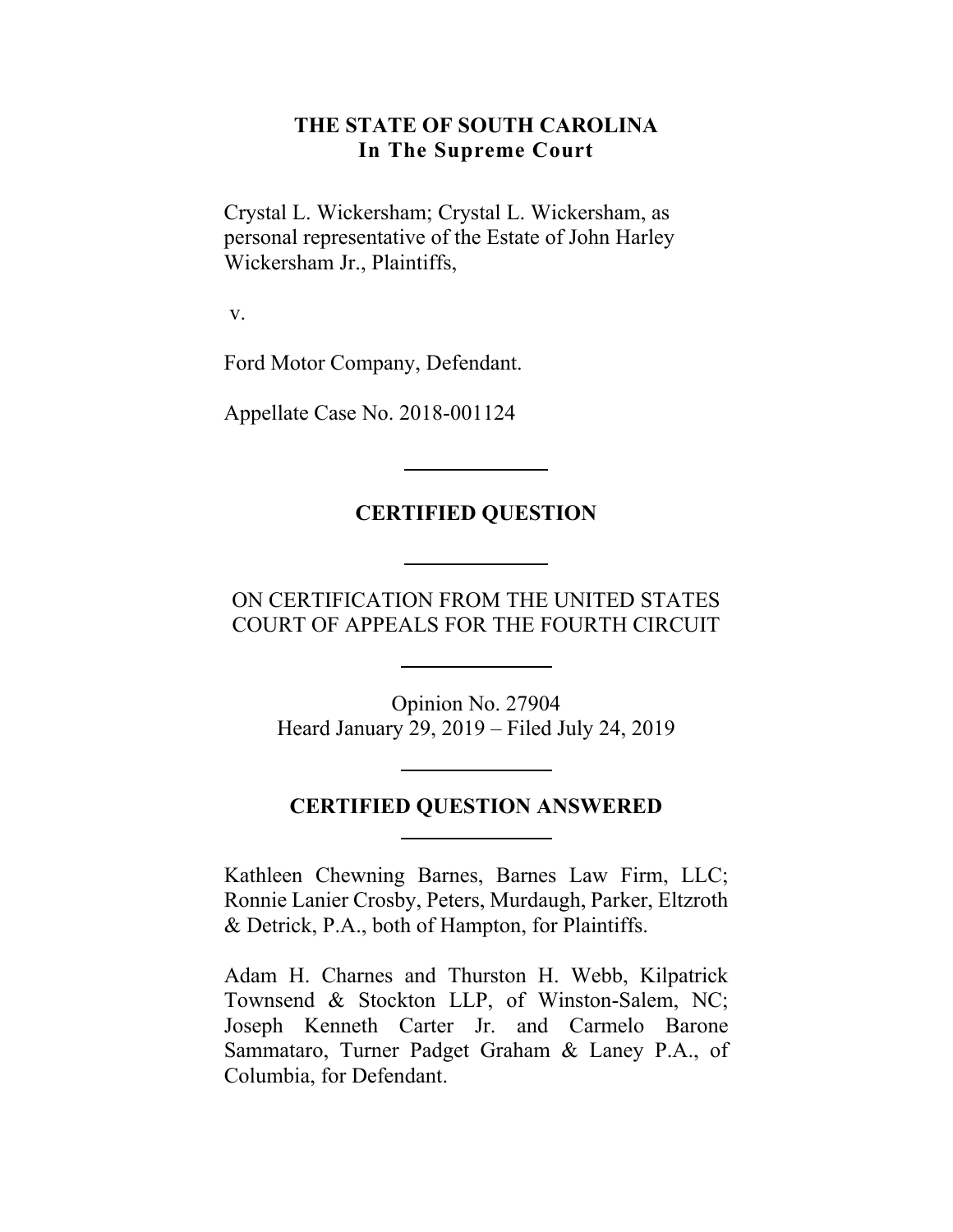Steve A. Matthews, Haynsworth Sinkler Boyd, P.A., of Columbia; Victor E. Schwartz, Cary Silverman, and Phil Goldberg, Shook Hardy & Bacon LLP, of Washington, D.C., all for amicus curiae the Alliance of Automobile Manufacturers, Inc.

Gray Thomas Culbreath and Jessica Ann Waller, Gallivan White & Boyd, P.A., of Columbia, for amicus curiae the Product Liability Advisory Counsel, Inc.

Frank L. Eppes, Eppes & Plumblee, P.A., of Greenville, for amicus curiae the South Carolina Association for Justice.

**JUSTICE FEW:** Responding to two questions certified to us by the United States Court of Appeals for the Fourth Circuit, we hold traditional principles of proximate cause govern whether a personal representative has a valid claim for wrongful death from suicide, and whether—in a crashworthiness case—a person's own actions that enhance his injuries, as opposed to those that cause the accident itself, should be compared to the tortious conduct of a defendant in determining liability.

## **I. Facts and Procedural History**

John Harley Wickersham Jr. was seriously injured in an automobile accident. After months of severe pain from the injuries he received in the accident, he committed suicide. *See Wickersham v. Ford Motor Co.*, 194 F. Supp. 3d 434, 435-37 (D.S.C. 2016) (a complete explanation of the facts of this case). His widow filed lawsuits for wrongful death, survival, and loss of consortium against Ford Motor Company in state circuit court. She alleged that defects in the airbag system in Mr. Wickersham's Ford Escape enhanced his injuries, increasing the severity of his pain, which in turn proximately caused his suicide. She included causes of action for negligence, strict liability, and breach of warranty.

 Carolina. Ford then filed a motion for summary judgment in the wrongful death suit, proximately caused by a defective airbag. The district court denied Ford's motion. Ford removed the cases to the United States District Court for the District of South arguing Mrs. Wickersham has no wrongful death claim under South Carolina law because Mr. Wickersham's suicide was an intervening act that could not be 194 F. Supp. 3d at 448. The court ruled Mrs. Wickersham could prevail on the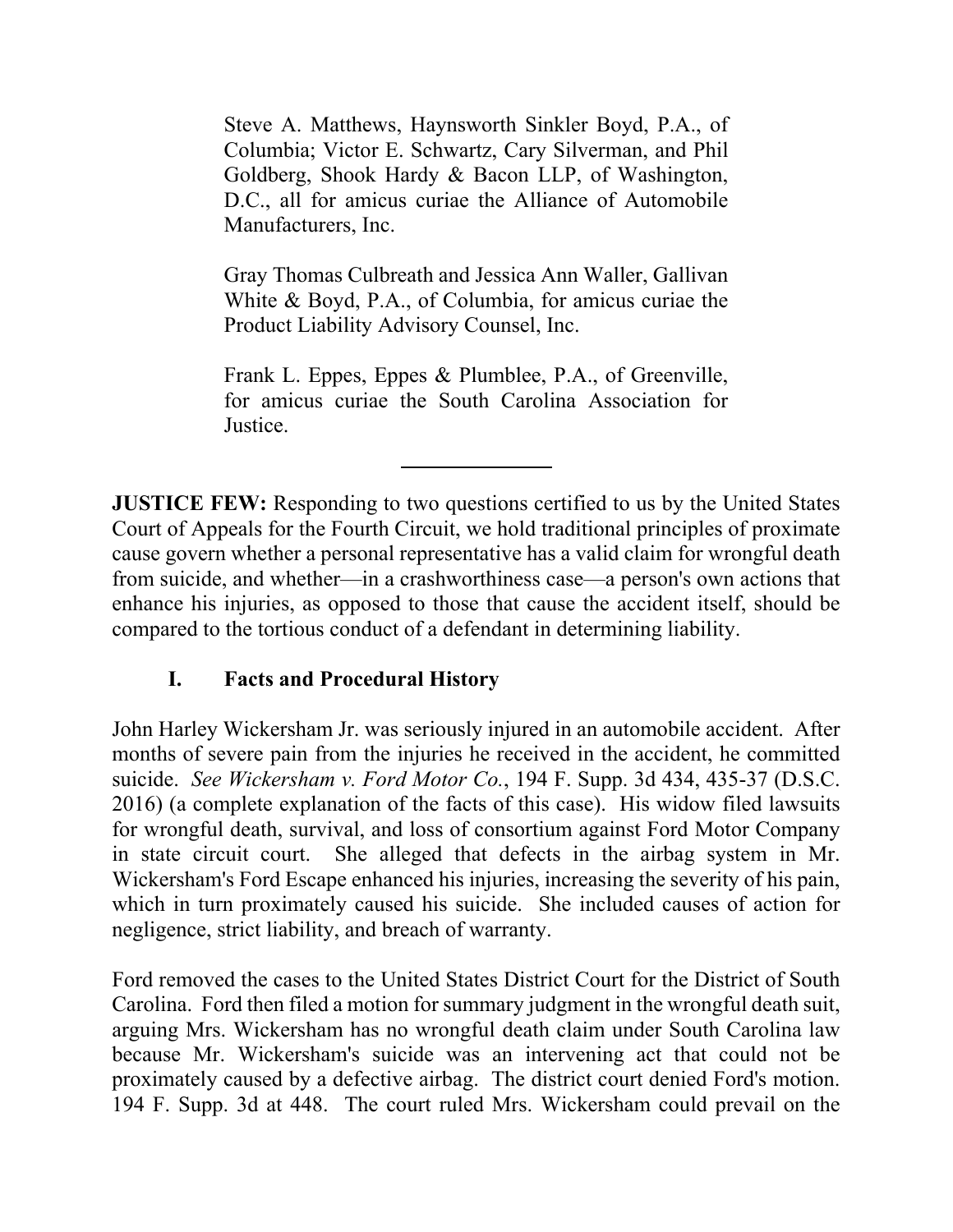wrongful death claim if she proved the enhanced injuries Mr. Wickersham sustained in the accident as a result of the defective airbag caused severe pain that led to an "uncontrollable impulse" to commit suicide. Ford renewed the motion during and after trial, but the district court denied both motions.

 During trial, the parties disputed the cause of Mr. Wickersham's enhanced injuries. Mrs. Wickersham alleged the defective airbag caused them, while Ford argued Mr. Wickersham caused his enhanced injuries by being out of position.

 The jury returned a verdict for Mrs. Wickersham on all claims. The jury found the or amend the judgment, for judgment as a matter of law, and for a new trial, all of airbag was defective and proximately caused Mr. Wickersham's enhanced injuries and suicide. However, the jury also found Mr. Wickersham's actions in being out of position enhanced his injuries, and found his share of the fault was thirty percent. The district court entered judgment for Mrs. Wickersham, but denied Ford's request to reduce the damages based on Mr. Wickersham's fault. Ford filed motions to alter which the district court denied.

Ford appealed, and the Fourth Circuit certified the following questions to this Court.

1. Does South Carolina recognize an "uncontrollable impulse" exception to the general rule that suicide breaks the causal chain for wrongful death claims? If so, what is the plaintiff required to prove is foreseeable to satisfy causation under this exception—any injury, the uncontrollable impulse, or the suicide?

2. Does comparative negligence in causing enhanced injuries apply in a crashworthiness case when the plaintiff alleges claims of strict liability and breach of warranty and is seeking damages related only to the plaintiff's enhanced injuries?

## **II. Recovery for Wrongful Death from Suicide**

 In its order of certification, the Fourth Circuit acknowledged this Court might restate the certified questions. In answering the first question, we find it necessary to do so.

South Carolina does not recognize a general rule that suicide is an intervening act which breaks the chain of causation and categorically precludes recovery in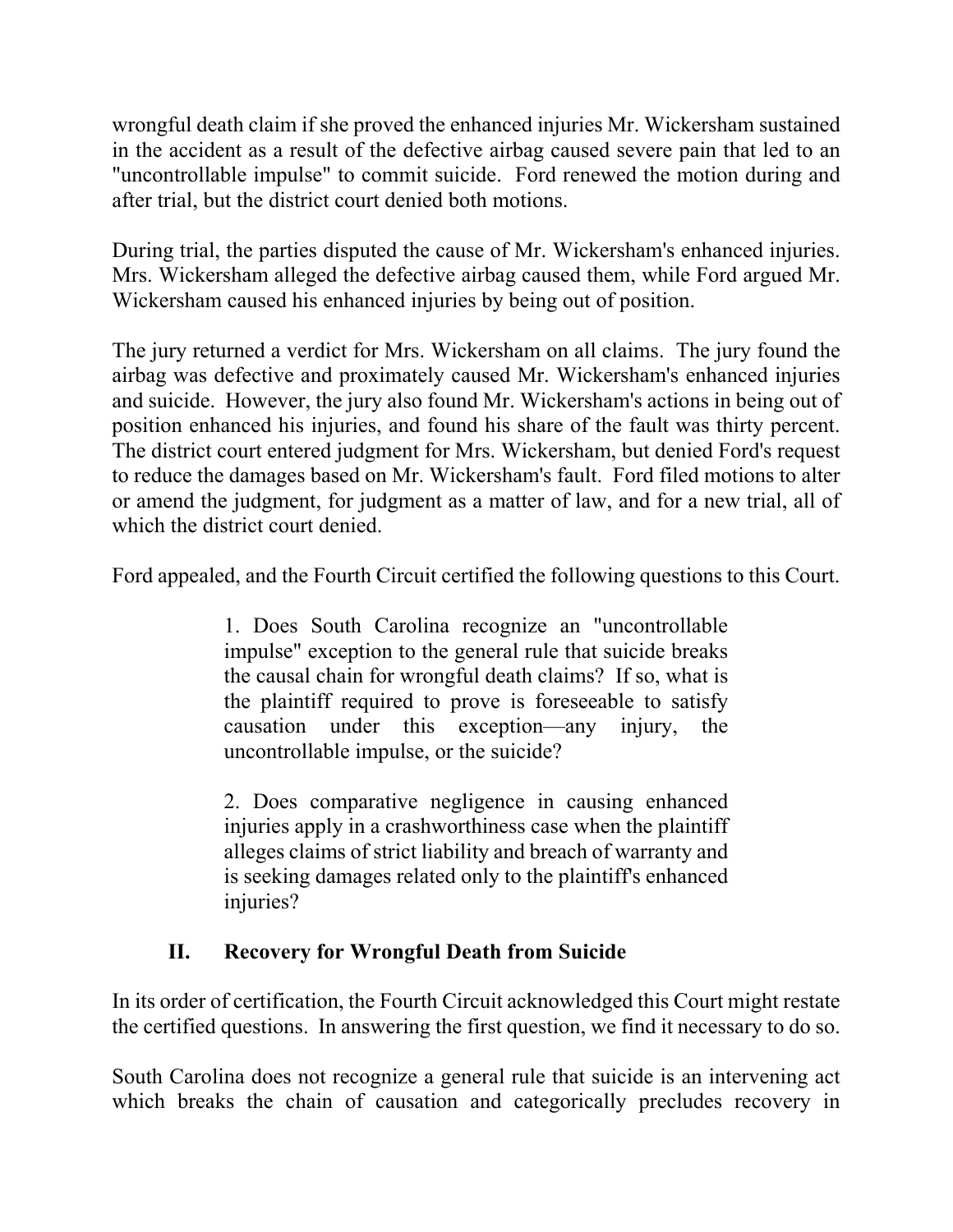wrongful death actions. Rather, our courts have applied traditional principles of proximate cause to individual factual situations when considering whether a personal representative has a valid claim for wrongful death from suicide.

In *Scott v. Greenville Pharmacy*, 212 S.C. 485, 48 S.E.2d 324 (1948), we stated,

In every case of this character the inquiry is: Was the injury a natural and probable consequence of the wrongful act, and ought it to have been foreseen in the light of the attendant circumstances? In this case the deceased took his own life by hanging. Can it be reasonably said that his tragic end was a natural and probable consequence of the sale to him of the barbiturate capsules, and should it have been foreseen in the normal course of events?

 S.C. at 487-88, 48 S.E.2d at 325. The circuit court dismissed the case. 212 S.C. at result should have been reasonably foreseen by the respondent." 212 S.C. at 495, 48 212 S.C. at 493-94, 48 S.E.2d at 328. In *Scott*, the plaintiff brought a wrongful death action against a pharmacy, claiming her husband committed suicide after becoming addicted to barbiturate capsules the pharmacy sold him in violation of state law. 212 487, 48 S.E.2d at 325. On appeal, we found "it would be going entirely too far . . . to hold that the unlawful sale of the barbiturate capsules brought about a condition of suicidal mania as the natural and probable consequence of the sale, or that this S.E.2d at 328.

 affirmed the dismissal of a wrongful death action brought by the estate of Horne, a seventeen-year-old who hung himself with a cloth bathrobe belt tied to overhead Likewise, in *Horne v. Beason*, 285 S.C. 518, 331 S.E.2d 342 (1985), this Court bars in his jail cell shortly after being arrested. 285 S.C. at 521-22, 331 S.E.2d at 344-45. We explained, "Foreseeability is often a jury issue but not here." 285 S.C. at 522, 331 S.E.2d at 345. We applied standard proximate cause principles and found the defendants could not be expected to foresee that Horne would hang himself. 285 S.C. at 521-22, 331 S.E.2d at 344-45. We specifically addressed the unique facts of the case, stating "the presence of overhead bars is of no real significance" and there are "few things more unlike a dangerous instrumentality than a bathrobe belt." 285 S.C. at 521-22, 331 S.E.2d at 345. We concluded, "Under the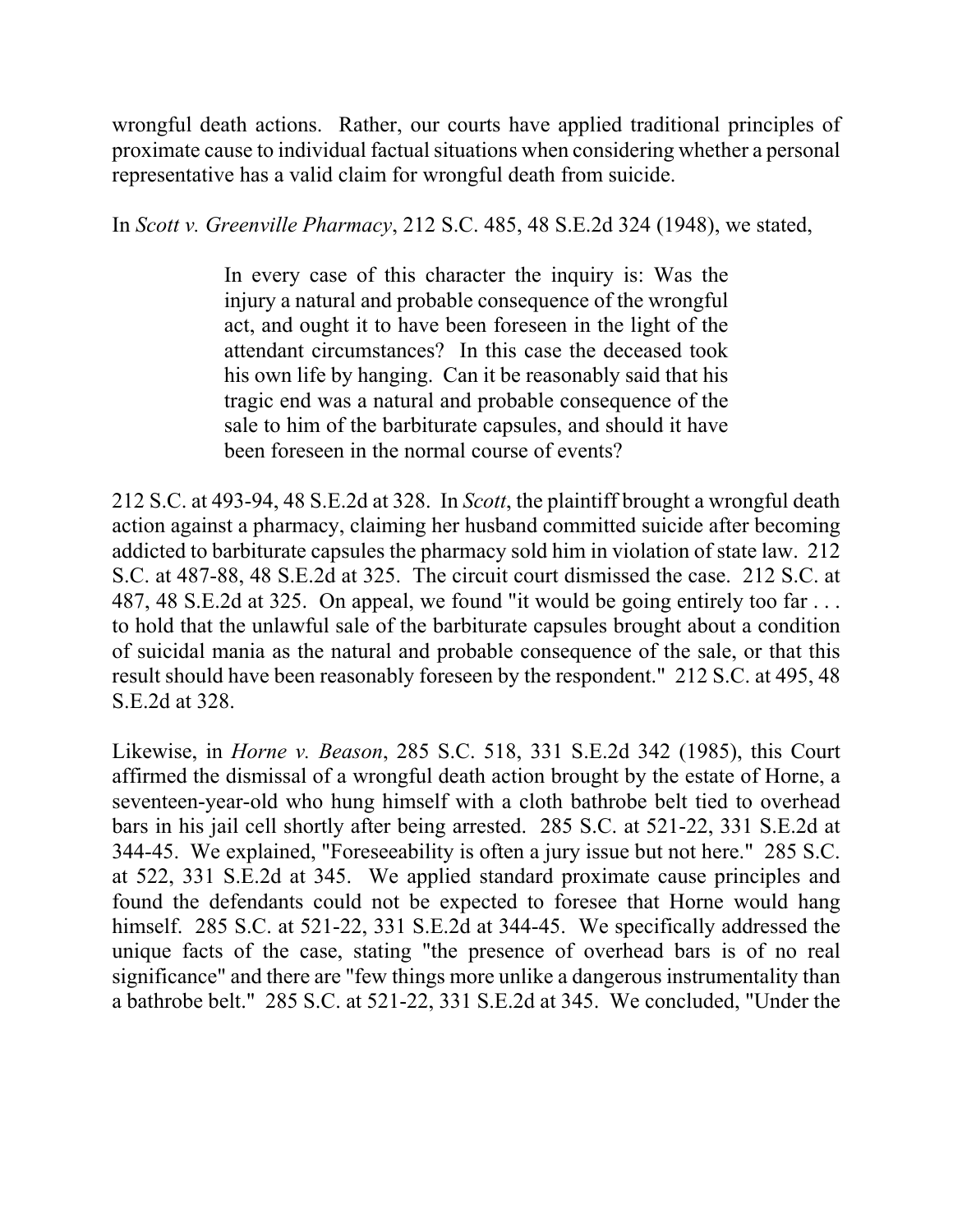circumstances, none of the defendants should have been expected to foresee that Horne would likely commit suicide." 285 S.C. at 522, 331 S.E.2d at 345.<sup>1</sup>

 death from suicide. "Each case must be decided largely on the special facts As *Scott* and *Horne* illustrate, South Carolina courts apply traditional proximate cause principles in analyzing whether a particular plaintiff can recover for wrongful belonging to it." *Scott*, 212 S.C. at 494, 48 S.E.2d at 328. *See* Alex B. Long, *Abolishing the Suicide Rule*, 113 NW. U. L. Rev. 767 (2019) (discussing the "trend among court decisions away from singling out suicide cases for special treatment and toward an analytical framework that more closely follows traditional tort law principles"). Thus, we restate the first question as asking us to explain how our standard proximate cause analysis applies to an alleged wrongful death from suicide.

Proximate cause requires proof of cause-in-fact and legal cause. *Baggerly v. CSX Transp., Inc.*, 370 S.C. 362, 369, 635 S.E.2d 97, 101 (2006). In causation, as in other contexts, "proximate" is the opposite of "remote." *See Stone v. Bethea*, 251 S.C. 157, 162, 161 S.E.2d 171, 173 (1968) ("When the [conduct] appears merely to have brought about a condition of affairs, or a situation in which another and entirely independent and efficient agency intervenes to cause the injury, the latter is to be deemed the direct or proximate cause, and the former only the indirect or remote cause."). The cause-in-fact and legal cause elements are designed to enable courts and juries to differentiate between proximate and remote causes in a reliable manner.

As to legal cause, "foreseeability is considered 'the touchstone . . . ,' and it is determined by looking to the natural and probable consequences of the defendant's act or omission." *Baggerly*, 370 S.C. at 369, 635 S.E.2d at 101 (quoting *Koester v. Carolina Rental Ctr., Inc.*, 313 S.C. 490, 493, 443 S.E.2d 392, 394 (1994)). In most cases, foreseeability ends up being addressed as a question of fact for the jury. *Oliver v. S.C. Dep't of Highways & Pub. Transp.*, 309 S.C. 313, 317, 422 S.E.2d 128, 131 (1992). In the first instance, however, legal cause is just what its name suggests—a question of law. "[W]hen the evidence is susceptible to only one inference . . . [legal cause] become[s] a matter of law for the court." *Id.* (citing *Matthews v. Porter*, 239

 $\overline{a}$ 

<sup>1</sup> *Cf. Hearn v. Lancaster Cty.*, 566 F. App'x 231, 236 (4th Cir. 2014) (explaining that because of qualified immunity, the personal representative of an inmate who committed suicide in jail may recover from a governmental entity or employee only if the representative meets the "deliberate indifference" standard "that is generally only satisfied by government conduct that shocks the conscience" (citing *Parrish v. Cleveland*, 372 F.3d 294, 302 (4th Cir. 2004))).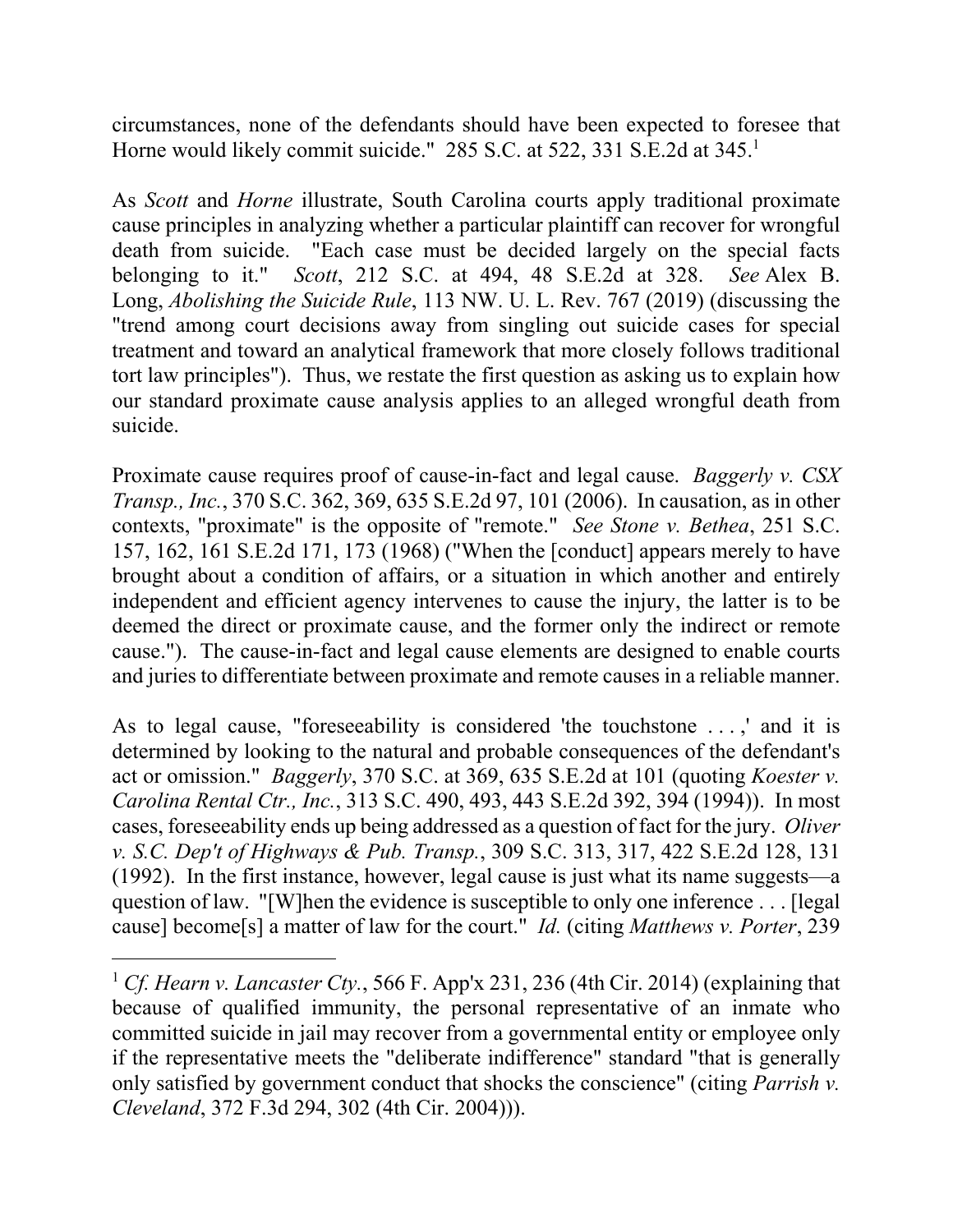or exceptional cases . . . the issue of proximate cause [may] be decided as a matter S.C. 620, 625, 124 S.E.2d 321, 323 (1962)); *see also Gause v. Smithers*, 403 S.C. 140, 150, 742 S.E.2d 644, 649 (2013) (discussing foreseeability, and stating "in rare of law" (quoting *Bailey v. Segars*, 346 S.C. 359, 367, 550 S.E.2d 910, 914 (Ct. App. 2001))).

 In cases involving wrongful death from suicide, our courts have consistently decided as a matter of law the suicide was not foreseeable); *Scott*, 212 S.C. at 495, 48 S.E.2d legal cause as a matter of law. *See Horne*, 285 S.C. at 522, 331 S.E.2d at 345 (finding at 328 (same); *Crolley v. Hutchins*, 300 S.C. 355, 357-58, 387 S.E.2d 716, 718 (Ct. App. 1989) (same). Therefore, whether a suicide is a foreseeable consequence of tortious conduct is first a question of law for a court to decide. If a court determines a particular suicide is not unforeseeable as a matter of law, legal cause foreseeability—becomes a question for the jury.

 (2005) (citing *Oliver*, 309 S.C. at 316, 422 S.E.2d at 130). This is a difficult burden A plaintiff must also prove cause-in-fact. "Causation in fact is proved by establishing the plaintiff's injury would not have occurred 'but for' the defendant's negligence." *Hurd v. Williamsburg Cty.*, 363 S.C. 421, 428, 611 S.E.2d 488, 492 in claims for wrongful death from suicide. For instance, proving causation-in-fact in this case required Mrs. Wickersham to prove the following sequence of causal events: Ford's defective design of the airbag enhanced Mr. Wickersham's injuries, which in turn caused him to suffer severe pain he would not otherwise have had, which in turn caused him to experience an uncontrollable impulse to commit suicide, which in turn caused him to take his own life involuntarily, which he would not have done but for Ford's defective design.

We answer the Fourth Circuit's first certified question as follows:

 of causation in a wrongful death action. Rather, our courts South Carolina does not recognize a general rule that suicide is an intervening act that always breaks the chain apply traditional principles of proximate cause. First, the court must decide as a matter of law whether the suicide was unforeseeable. If the court determines the suicide was not unforeseeable as a matter of law, the jury must consider foreseeability. The jury must also consider causation-in-fact, including whether the defendant's tortious conduct caused a decedent to suffer from an involuntary and uncontrollable impulse to commit suicide.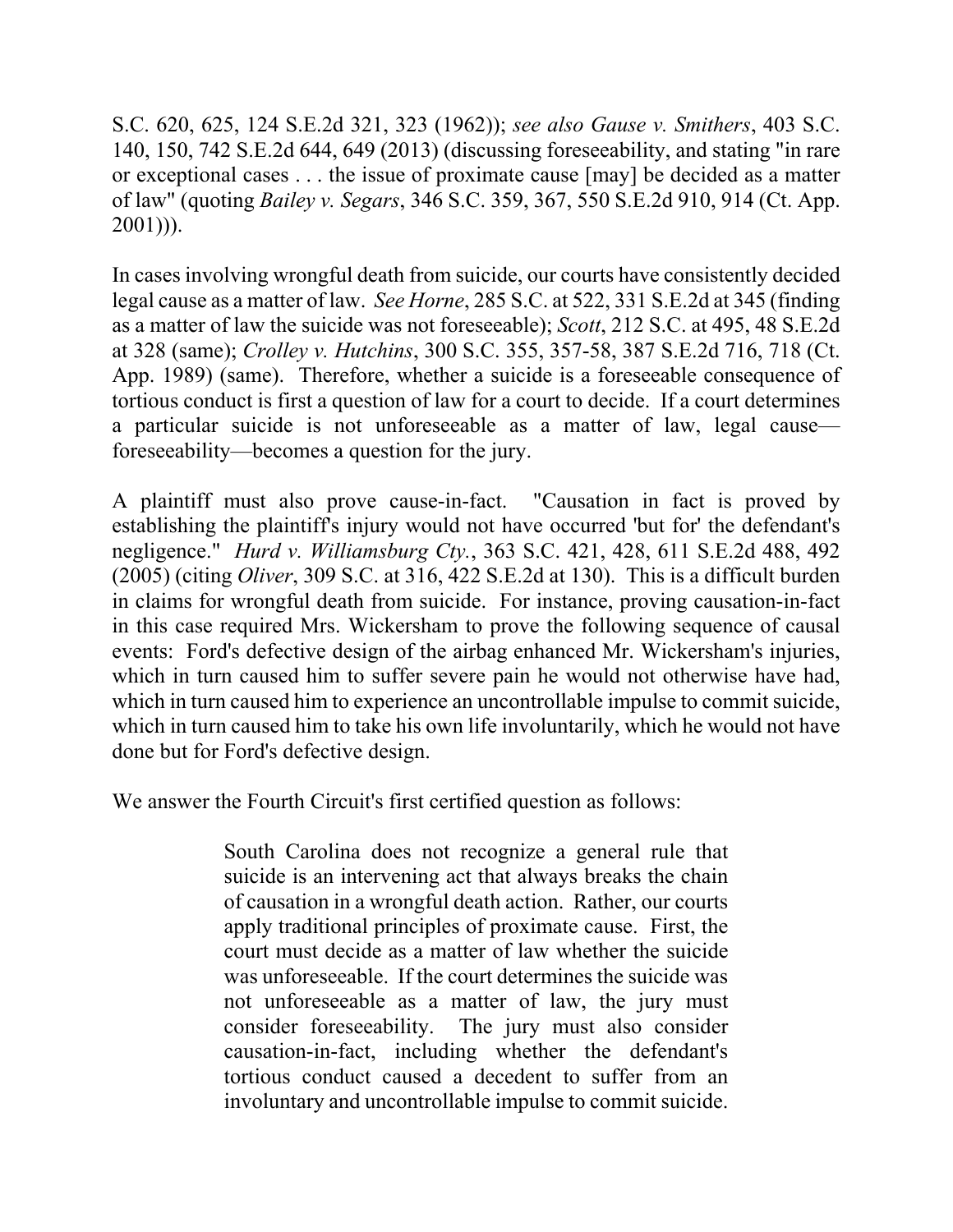## **III. Proximate Cause of Enhanced Injuries**

In *Donze v. General Motors, LLC*, 420 S.C. 8, 800 S.E.2d 479 (2017), we addressed the following question certified to us by the United States District Court for the District of South Carolina:

> Does comparative negligence *in causing an accident*  apply in a crashworthiness case when the plaintiff alleges claims of strict liability and breach of warranty and is seeking damages related only to the plaintiff's enhanced injuries?

 collision." 420 S.C. at 18, 800 S.E.2d at 484 (quoting *Jimenez*, 74 F. Supp. 2d at 420 S.C. at 11, 800 S.E.2d at 480 (emphasis added). We answered the certified question "no" and held "comparative negligence does not apply to permit the negligence of another party—whether the plaintiff or another defendant—*in causing an initial collision* to reduce the liability of a manufacturer for enhanced injuries in a crashworthiness case." 420 S.C. at 20, 800 S.E.2d at 485 (emphasis added). In reaching our decision, we adopted the reasoning of *Jimenez v. Chrysler Corp*., 74 F. Supp. 2d 548 (D.S.C. 1999), *rev'd in part on other grounds*, 269 F.3d 439 (4th Cir. 2001), in which the district court explained "the alleged negligence causing the collision is legally remote from, and thus not the legal cause of, the enhanced injury caused by a defective part that was supposed to be designed to protect in case of a 566). Therefore, we held, "[b]ecause a collision is presumed, and enhanced injury is foreseeable as a result of the design defect, the triggering factor of the accident is simply irrelevant." *Id*. (quoting *Jimenez*, 74 F. Supp. 2d at 566).

 We address the question as one of proximate cause. The question is whether a itself—may be proximate, or are they necessarily legally remote as in *Donze*, and In this case, the Fourth Circuit asks a different question. We are now asked whether comparative negligence—which is normally thought of as a defense<sup>2</sup>—applies when the conduct to be compared relates only to the enhancement of the injuries, not to the cause of the accident. As we did with the first question, we restate the question. plaintiff's actions that cause only the enhancement of his injuries—not the accident therefore irrelevant. We anticipated this question in *Donze*. *See* 420 S.C. at 20 n.4, 800 S.E.2d at 485 n.4 (noting our ruling applied only to a plaintiff's fault "in causing

 $\overline{a}$ 

<sup>2</sup> *See Donze*, 420 S.C. at 10, 800 S.E.2d at 480 (stating "the defense of comparative negligence does not apply in crashworthiness cases").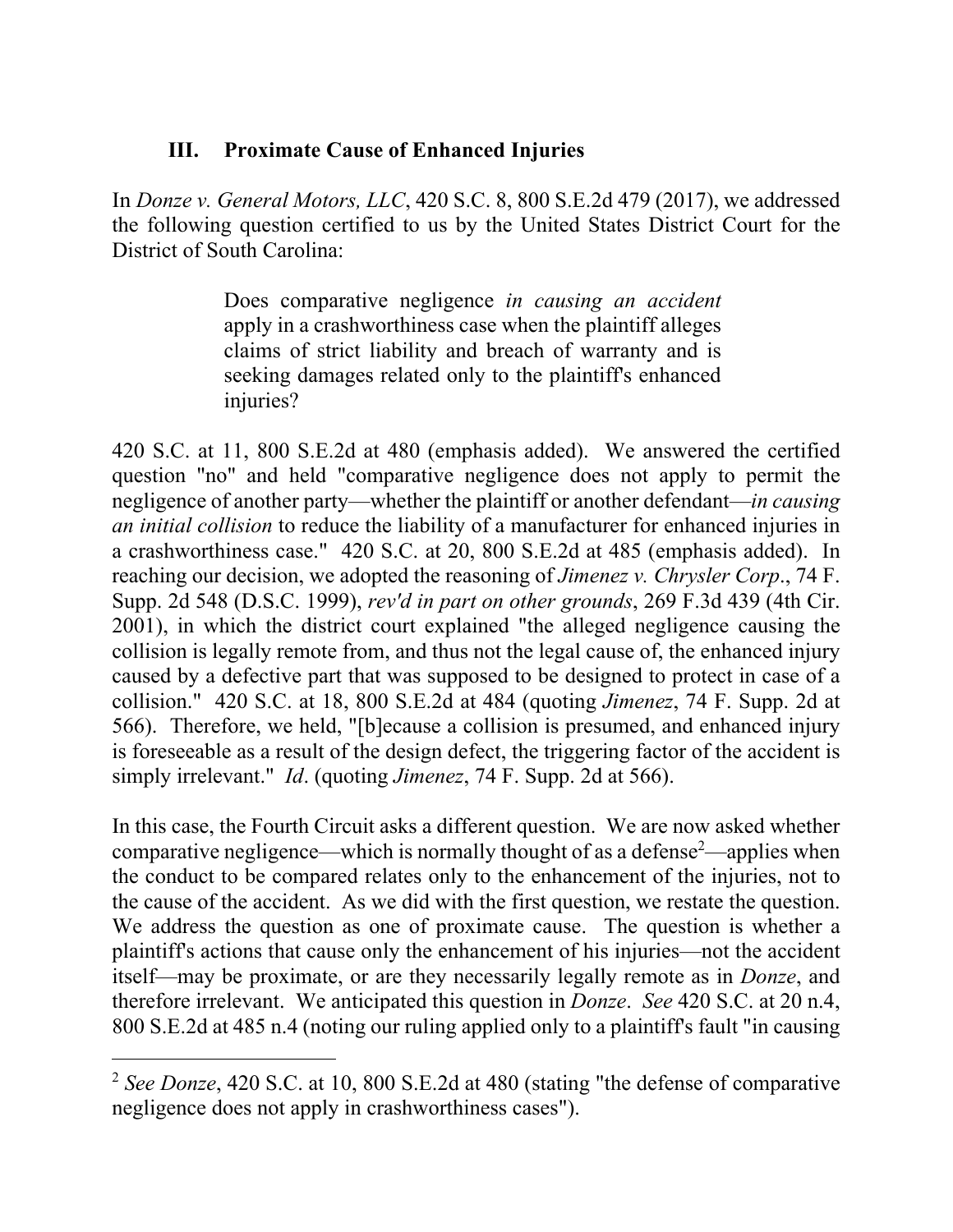the collision," and leaving open the possibility a plaintiff's conduct independent of the initial collision—such as "'tying a door shut for example'"—could reduce a plaintiff's recovery for his enhanced injuries (quoting *Jimenez*, 74 F. Supp. 2d at 566 n.11)); *see also* 420 S.C. at 24-25, 800 S.E.2d at 488 (Kittredge, J., concurring) ("I would limit the holding to true crashworthiness cases where it is established as a matter of law that the plaintiff's comparative fault was not a proximate cause of the 'enhanced injuries.'").

 plaintiff's actions are not necessarily a legally remote cause. We now hold—under determining who caused the enhancement of the plaintiff's injuries. This is a different question than who caused the initial collision. A plaintiff's actions that do In contrast to the situation in *Donze*, if a plaintiff's actions that do not cause the accident are nevertheless a contributing cause to the enhancement of his injuries, the a standard proximate cause analysis—even though the cause of the accident itself is legally remote, comparative principles must apply in a crashworthiness case in not cause the accident, but cause the enhancement of his injuries, must be compared to the fault of the manufacturer in determining the manufacturer's share of liability for the enhanced injuries.

 Under *Donze*, any fault Mr. Wickersham may have had in causing the accident is remote. However, Ford maintained Mr. Wickersham was out of position in his driver's seat by leaning into the passenger seat when the airbag deployed, and Mr. Wickersham being out of position was a proximate cause of the enhancement of his injuries. The jury agreed, and found Mr. Wickersham was thirty percent at fault for his injuries. These actions must be compared to Ford's fault in determining Ford's liability for enhancement of Mr. Wickersham's injuries. We answer the second certified question as follows:

> "fault," and it is not necessarily a defense as we normally consider comparative negligence to be. Rather, it is a When there is evidence in a crashworthiness case that the plaintiff's own actions—although not a cause of the accident itself—caused his enhanced injuries, comparative principles must be employed to determine the defendant's share of liability for the plaintiff's enhanced injuries. This is a separate inquiry from the plaintiff's fault as a cause of the accident, which—under *Donze*—is legally remote and therefore not relevant. It is also a separate question from question of proximate cause. As would be true in any case, it is the plaintiff's burden to prove the defendant